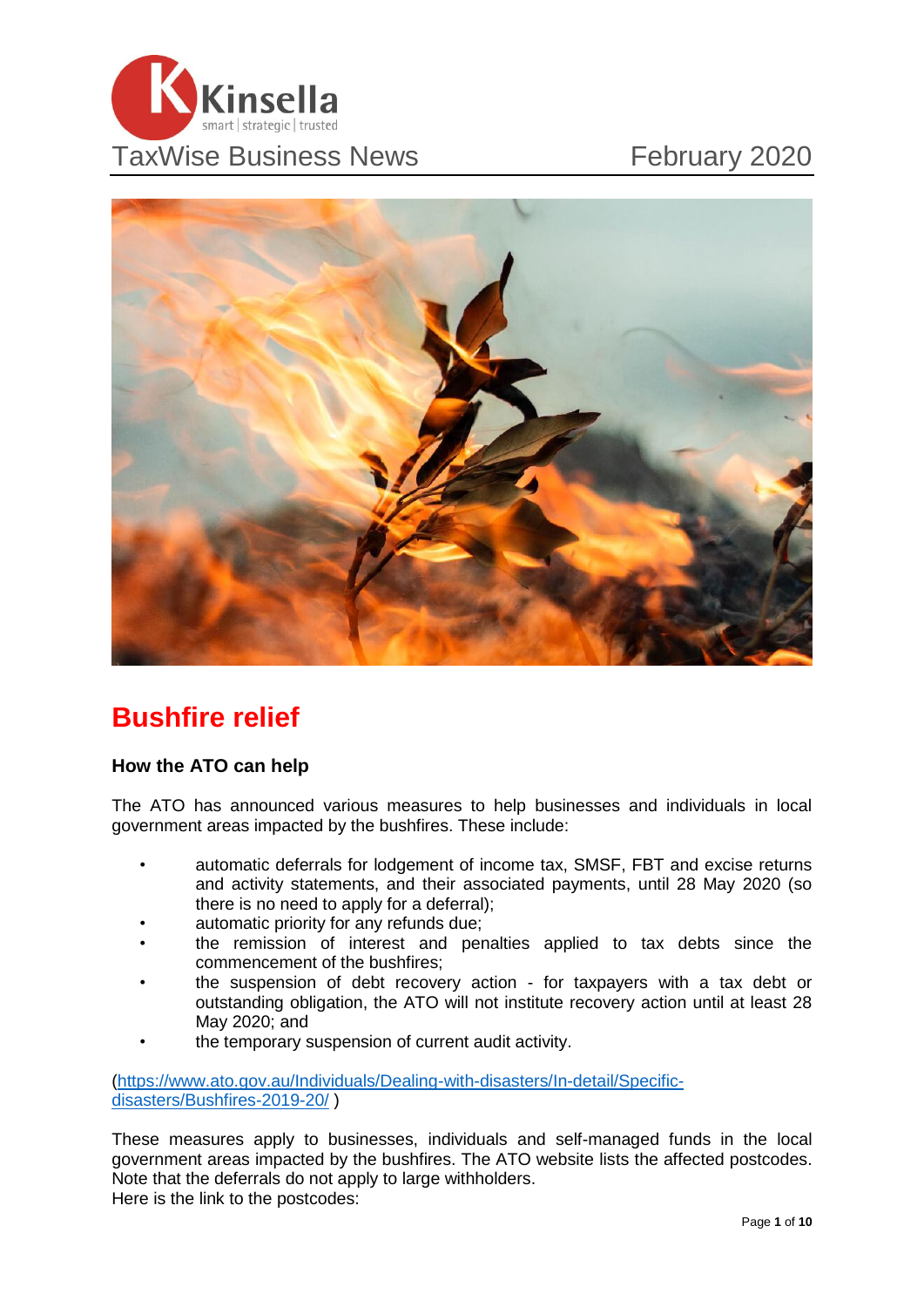[\(https://www.ato.gov.au/Individuals/Dealing-with-disasters/In-detail/Specific](https://www.ato.gov.au/Individuals/Dealing-with-disasters/In-detail/Specific-disasters/Bushfires-2019-20/?anchor=Ifyourpostcodeisnotinthislist#Ifyourpostcodeisnotinthislist)[disasters/Bushfires-2019-](https://www.ato.gov.au/Individuals/Dealing-with-disasters/In-detail/Specific-disasters/Bushfires-2019-20/?anchor=Ifyourpostcodeisnotinthislist#Ifyourpostcodeisnotinthislist) [20/?anchor=Ifyourpostcodeisnotinthislist#Ifyourpostcodeisnotinthislist](https://www.ato.gov.au/Individuals/Dealing-with-disasters/In-detail/Specific-disasters/Bushfires-2019-20/?anchor=Ifyourpostcodeisnotinthislist#Ifyourpostcodeisnotinthislist) )

If you have lost documents in a bushfire, or they are damaged, the ATO can reissue income tax returns, business activity statements and notices of assessment, help you re-construct tax records and help you find your tax file number.

If you are impacted by the bushfires but you are not in an affected postcode (as included in the list on the ATO website) or are a large withholder, you can call the ATO's Emergency Support info line on 1800 806 218 for assistance. The Commissioner of Taxation, Mr Chris Jordan, has said that he expects ATO staff to be "flexible, reasonable and pragmatic" when considering each request for assistance.

### **Monthly GST credits**

If you are making purchases to replace stock and other losses, and you report and pay GST quarterly, you can elect to change to monthly reporting and payment, to get quicker access to net amount refunds. You can only change from the start of a quarter, so a change now will take effect from 1 April 2020.

Once you choose to report and pay GST monthly, you must keep reporting monthly for 12 months before you can elect to elect to revert to quarterly reporting (unless your GST turnover is more than \$20 million, in which case you must report and pay monthly).

Changing your GST reporting cycle to monthly doesn't mean you have to change your PAYG withholding reporting cycle. You can manage this by specifying the roles you are changing.

If you're registered for fuel tax credits, and change your GST reporting from quarterly to monthly, you will also need to claim your fuel tax credits monthly.

You can change your GST reporting cycle through your tax or BAS agent, in the business portal, or by phoning the ATO on 13 72 26.

#### **PAYG instalments**

If you are a quarterly pay as you go (PAYG) instalments payer, you can vary your PAYG instalments to nil on your activity statement for the December 2019 quarter by lodging a revised activity statement before you lodge your income tax return for the year.

You can also vary your PAYG instalments in future periods. The ATO won't apply penalties or charge interest to varied instalments for taxpayers within the impacted postcodes in the 2019– 20 financial year.

#### **If you have already lodged**

- If you've already lodged any quarterly activity statements for 2019–20, you can claim a credit (at item 5B) on your next activity statement for the instalment amount you paid in the previous quarters, to receive a refund of the amount paid.
- You can also revise your latest lodged activity statement to nil and claim a credit for amounts previously paid.
- If you realise you've made a mistake working out your PAYG instalment, you can correct it by lodging a revised activity statement or varying a subsequent.

#### **Exemption for disaster relief payments**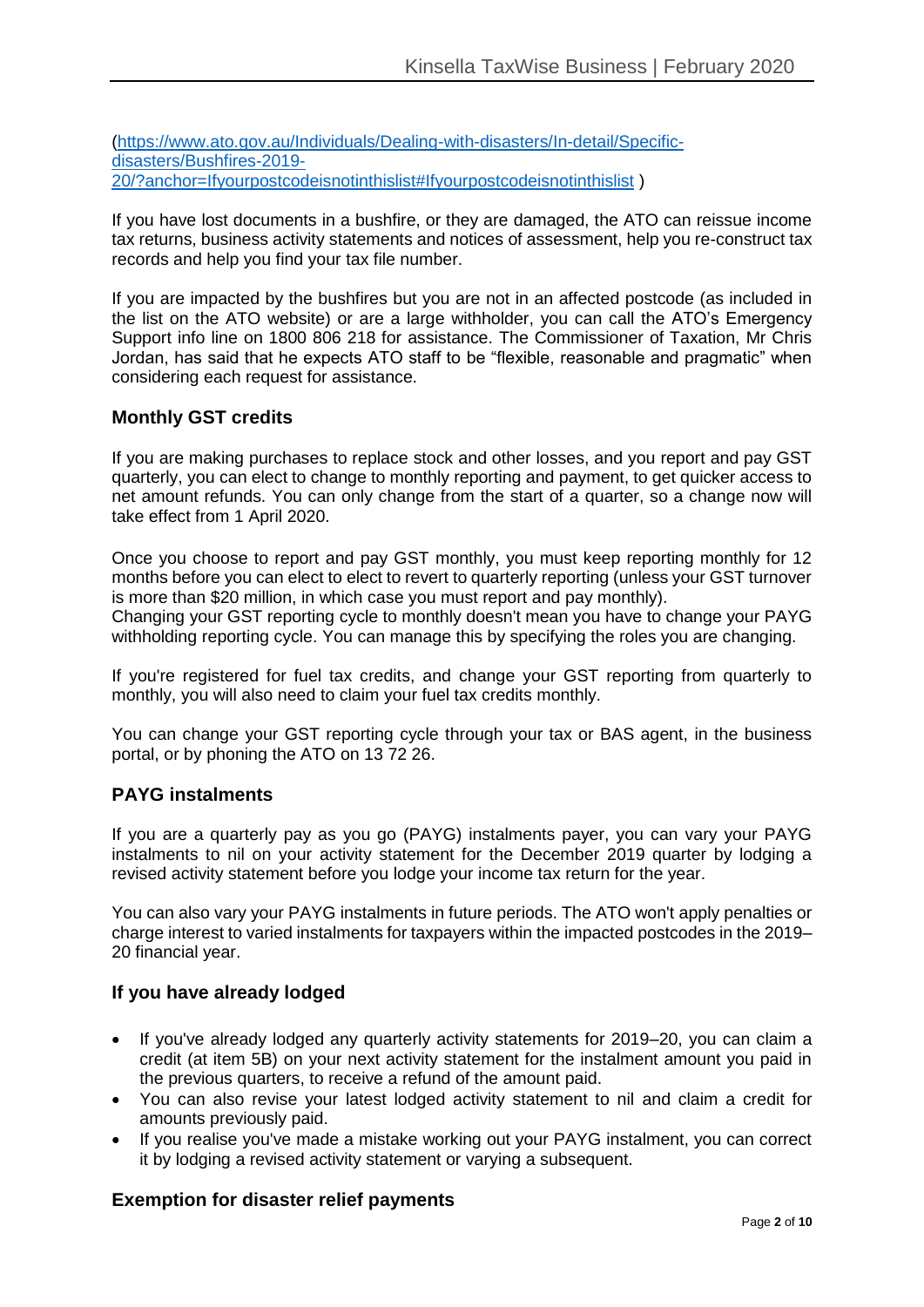The Government has announced that various disaster relief payments received by individuals as a result of the 2019-20 bushfires will be tax exempt. The exemption will apply to the following payments:

- Disaster Recovery Allowance payments
- Payments that would otherwise be taxable under the Disaster Recovery Funding Arrangements, such as grants that may be made to small businesses and primary producers
- Payments made to eligible Rural Fire Service Volunteers for loss of income where they have been called out for extended periods of service.

#### **Super guarantee obligations unchanged**

The ATO has reminded employers impacted by the bushfires that they still need to meet ongoing super guarantee obligations for their employees. The ATO does not have the power to vary the contribution due date or waive the superannuation guarantee charge but, if an employer needs help, the ATO can agree to a payment plan.

[https://www.ato.gov.au/business/super-for-employers/paying-super-contributions/missed](https://www.ato.gov.au/business/super-for-employers/paying-super-contributions/missed-and-late-payments/employers-affected-by-disaster/)[and-late-payments/employers-affected-by-disaster/](https://www.ato.gov.au/business/super-for-employers/paying-super-contributions/missed-and-late-payments/employers-affected-by-disaster/)



# **What has the ATO been doing?**

#### **Looking at your lifestyle**

Do you own "lifestyle assets" such as an expensive car, fine art or a boat? If so, the ATO may be checking to see that your declared income can support your lifestyle.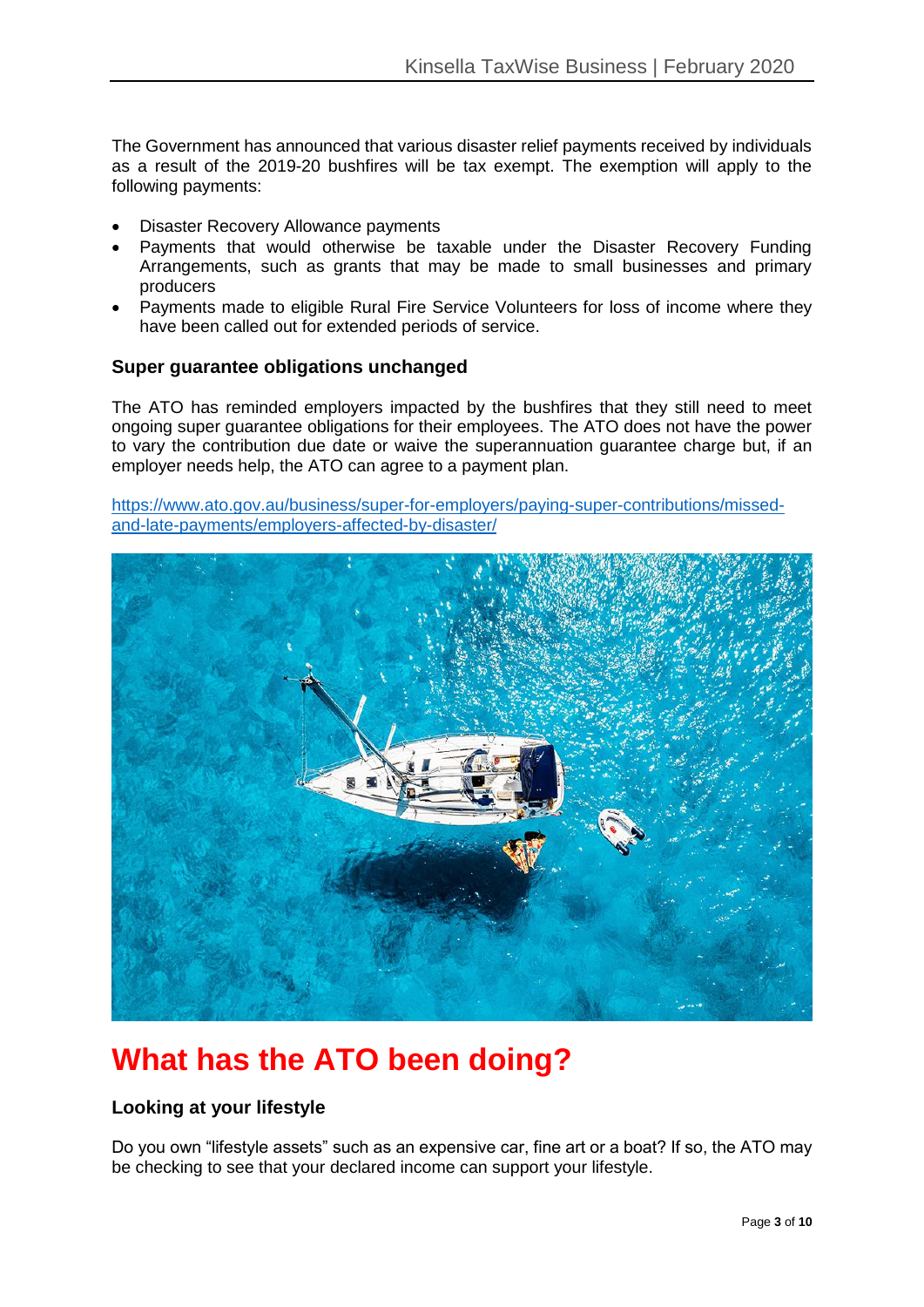The ATO has instructed over 30 insurance companies to provide information on clients with any of the following assets:

- aircraft valued at \$150,000 or more;
- marine vessels valued at \$100,000 or more;
- fine art valued at \$100,000 or more per item;
- motor vehicles valued at \$65,000 or more;
- thoroughbred horses valued at \$65,000 or more.

Approximately 350,000 individuals are being targeted.

#### **Trading stock taken for private use**

It is common in a number of industries for trading stock to be used for private purposes. If you do this, you are treated as having sold it for its cost just before the change in use and as having bought it back for the same amount.

Because it is difficult in many cases to keep accurate records of transactions involving goods taken from stock for private use, the ATO publishes each year standard values (excluding GST) that can be used by proprietors of certain businesses. The latest amounts (for the 2019- 20 tax year) were published in early January.

| <b>TYPE OF BUSINESS</b>                    | <b>AMOUNT (EXCLUDING</b><br><b>GST) FOR ADULT/CHILD</b><br><b>OVER 16 YEARS</b> | <b>AMOUNT (EXCLUDING</b><br><b>GST) FOR CHILD 4</b><br>to16 YEARS OLD |
|--------------------------------------------|---------------------------------------------------------------------------------|-----------------------------------------------------------------------|
| <b>Bakery</b>                              | \$1,350                                                                         | \$675                                                                 |
| <b>Butcher</b>                             | \$850                                                                           | \$425                                                                 |
| Restaurant/café (licensed)                 | \$4,640                                                                         | \$1,750                                                               |
| Restaurant/café (unlicensed)               | \$3,500                                                                         | \$1,750                                                               |
| <b>Caterer</b>                             | \$3,790                                                                         | \$1,895                                                               |
| <b>Delicatessen</b>                        | \$3,500                                                                         | \$1,750                                                               |
| Fruiterer/greengrocer                      | \$880                                                                           | \$440                                                                 |
| <b>Takeaway food shop</b>                  | \$3,440                                                                         | \$1,720                                                               |
| <b>Mixed business (includes milk</b>       | \$4,260                                                                         | \$2,130                                                               |
| bar, general store and                     |                                                                                 |                                                                       |
| convenience store)<br>$\sim$ $\sim$ $\sim$ |                                                                                 |                                                                       |

*Table taken from Taxation Determination TD 2019/1*

<https://www.ato.gov.au/law/view/document?docid=TXD/TD20201/NAT/ATO/00001>

#### **When labour costs might not be deductible**

It is commonly assumed that all labour costs are deductible when you incur them. But the ATO has released a draft taxation ruling saying that labour costs will not be deductible if they are incurred "specifically for constructing or creating capital assets". Capital assets can be intangible (e.g. licences, intellectual property and trademarks) as well as tangible.

The cost of workers or employees whose role has a remote connection with constructing or creating capital assets, or who have a broader role that involves incidental activities, are likely to be deductible. An example would be

a security guard who is responsible for the security of a project site where capital assets are being constructed. In some cases, the labour costs may have to be apportioned between deductible expenses and capital.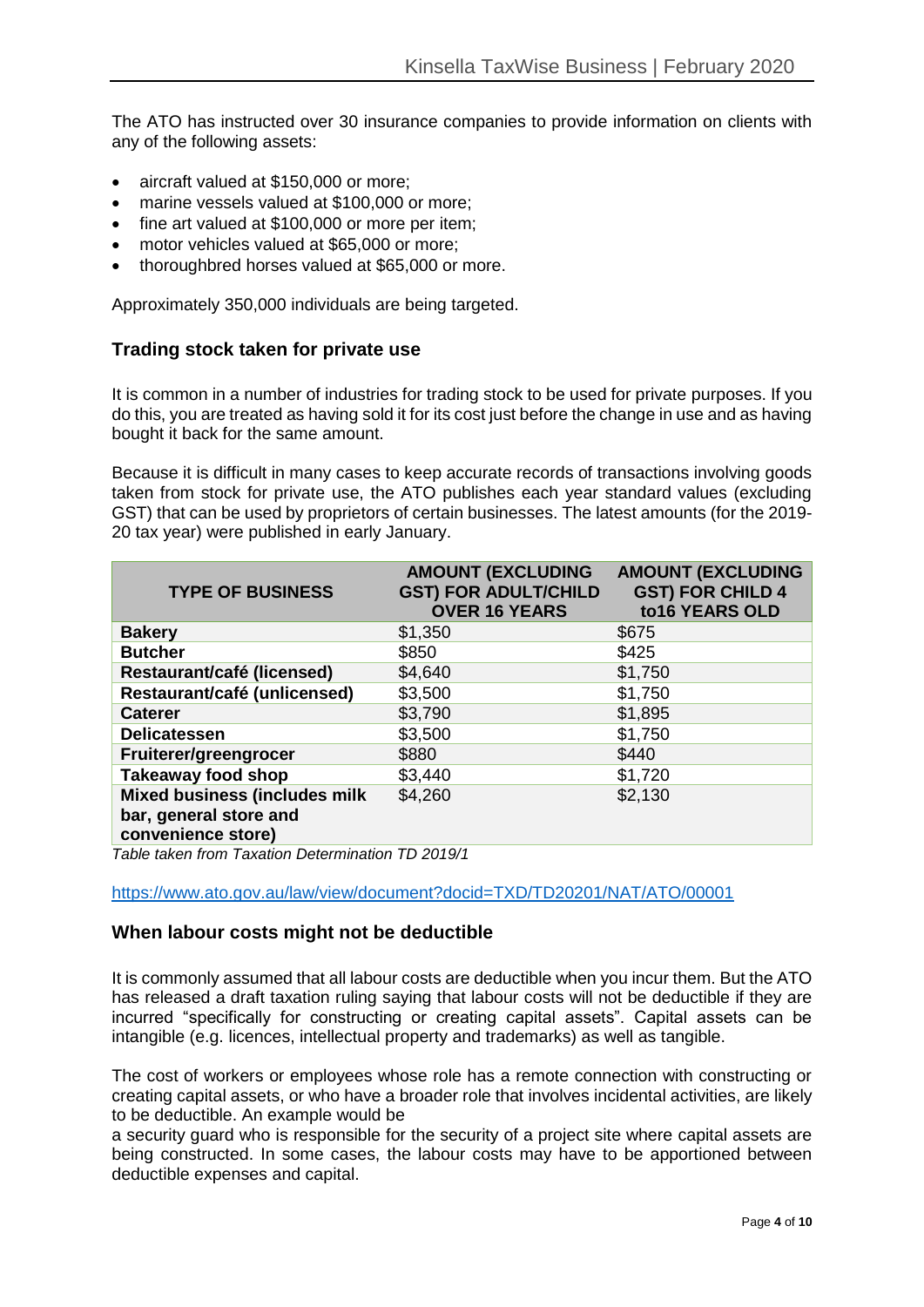**Tip!** Talk to your tax agent if you are not sure how labour costs should be treated. And even if labour costs are not deductible when you incur them, you may be able to write them off as part of the cost of a depreciating asset.

#### **Do you provide car parking fringe benefits?**

If you do, and you have engaged an arm's length valuer to value the benefits, the ATO may contact you from February.

According to the ATO, some valuers have prepared reports using a daily rate that doesn't reflect the market value. As such, the taxable value of the benefits is significantly discounted or even reduced to nil.

The ATO said that it is your responsibility to confirm the basis on which valuations are prepared. You must examine any valuation you suspect is incorrect or which considerably reduces your liability.

[https://www.ato.gov.au/Tax-professionals/Newsroom/Your-practice/Valuing-car-parking](https://www.ato.gov.au/Tax-professionals/Newsroom/Your-practice/Valuing-car-parking-fringe-benefits/)[fringe-benefits/](https://www.ato.gov.au/Tax-professionals/Newsroom/Your-practice/Valuing-car-parking-fringe-benefits/)

#### **Activity statement financial processing**

The ATO has come up with another acronym - ASFP - which stands for "activity statement financial processing". The ASFP project has moved all activity statement and franking deficit tax financial information into the one ATO system, delivering a single accounting system with multiple accounts.

The ATO says your business will benefit from ASFP as there will be more consistency when interacting with the ATO online. You will also have increased visibility of your activity statement information online, making it easier to understand your financial position with the ATO, and payment due dates are clearer.

The introduction of ASFP also means most taxpayers won't need to phone the ATO anymore to set up direct debit payment arrangements for your activity statement.

In addition, how activity statements and other account transactions are displayed online has been simplified. PAYG withholding director penalties are also viewable on the director's account.

#### **Tip-off to keep the competition fair**

Businesses that deliberately do the wrong thing by not meeting their tax and super obligations put others at an unfair disadvantage. The ATO is encouraging people to tip them off if you If you know or suspect a business is taking part in phoenix, tax evasion or black economy activities, or feel something is going on that isn't quite right.

To make a tip-off:

- complete a Tip-Off Form on the ATO's website at ato.gov.au/tipoff or in the 'contact us' section of the ATO app; or
- phone the Black Economy Hotline on 1800 060 062.

[https://www.ato.gov.au/Tax-professionals/Newsroom/Your-practice/Tip-off-to-keep-the](https://www.ato.gov.au/Tax-professionals/Newsroom/Your-practice/Tip-off-to-keep-the-competition-fair/)[competition-fair/](https://www.ato.gov.au/Tax-professionals/Newsroom/Your-practice/Tip-off-to-keep-the-competition-fair/)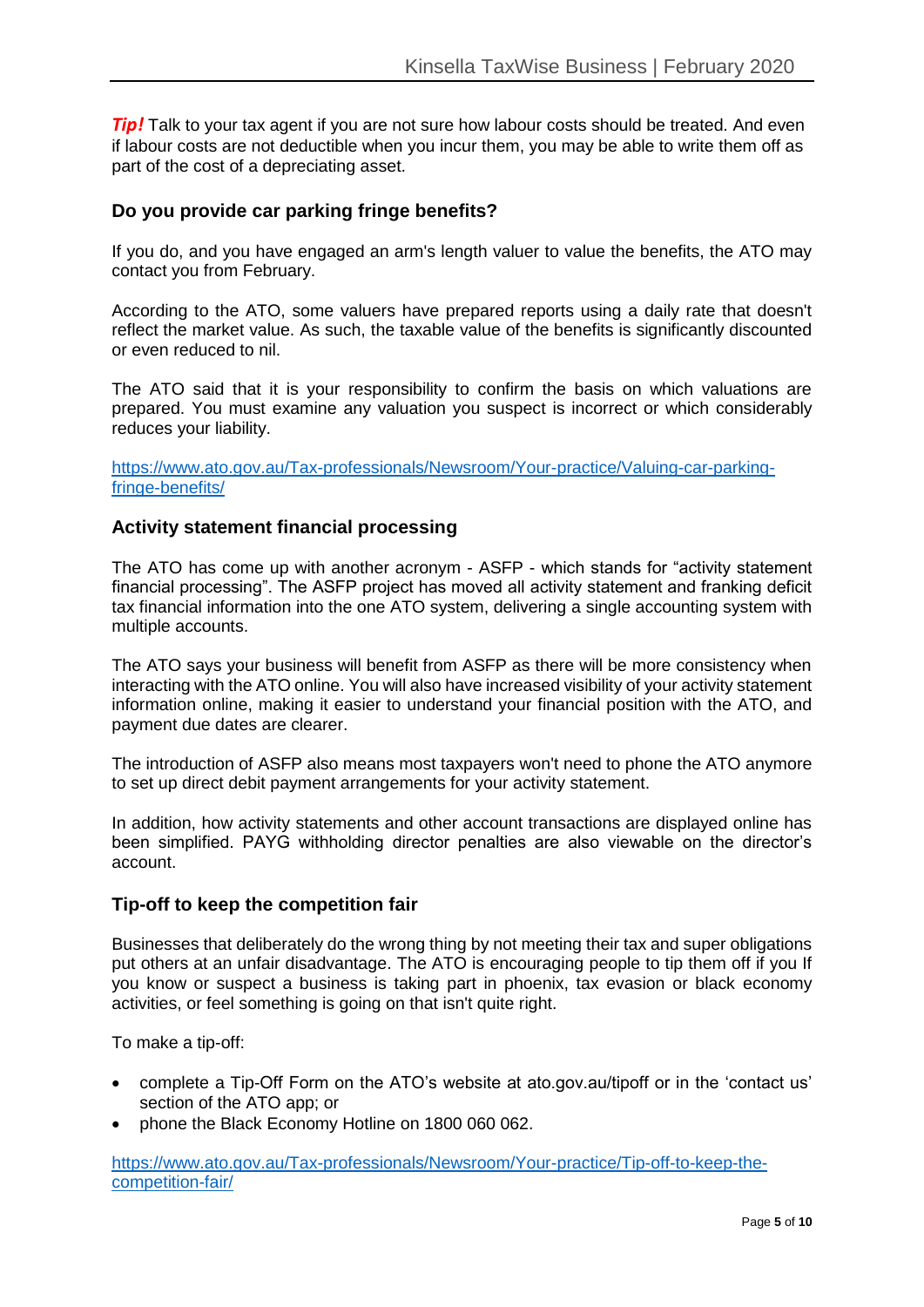#### **SMS scam - tax refund notification**

The ATO has alerted taxpayers to another scam where messages are texted to people asking them to click on a link and provide personal identifying information to receive a refund. To make the messages seem more legitimate, scammers are using technology that causes them to appear in your genuine ATO message feed.

The text messages say something like "We've noticed you have a positive balance 320.70 AUD from last financial year. Please verify your information to provide the funds." It then provides a link to a website. However, the website is a fake myGov website which asks users to provide their bank details, along with other personal identifying information, for "verification purposes".

The ATO warns people not to click on any links and not to disclose the information requested.

[https://www.ato.gov.au/General/Online-services/Identity-security/Scam](https://www.ato.gov.au/General/Online-services/Identity-security/Scam-alerts/#January2020SMSscamtaxrefundnotification)[alerts/#January2020SMSscamtaxrefundnotification](https://www.ato.gov.au/General/Online-services/Identity-security/Scam-alerts/#January2020SMSscamtaxrefundnotification)

#### **Compensation for administrative bungles**

No organisation is perfect, including the ATO. If you have suffered a loss because of an administrative bungle, you might be entitled to compensation under the Compensation for Detriment Caused by Defective Administration (CDDA) Scheme.

Following a review of the ATO's implementation of the CDDA Scheme, small business should see some improvements, including:

- claims being investigated by ATO officers who are separate to the officers involved in the tax matters that led to the claim;
- an independent reviewer for the most complex or sensitive cases;
- the adoption of a lesser standard of proof; and
- ATO staff being required to take into account a small business' financial and personal capacity to respond to review, audit or other compliance processes.

[https://www.ato.gov.au/Media-centre/Articles/ATO-statement-on-the-Review-of-the-CDDA-](https://www.ato.gov.au/Media-centre/Articles/ATO-statement-on-the-Review-of-the-CDDA-Scheme/)[Scheme/](https://www.ato.gov.au/Media-centre/Articles/ATO-statement-on-the-Review-of-the-CDDA-Scheme/)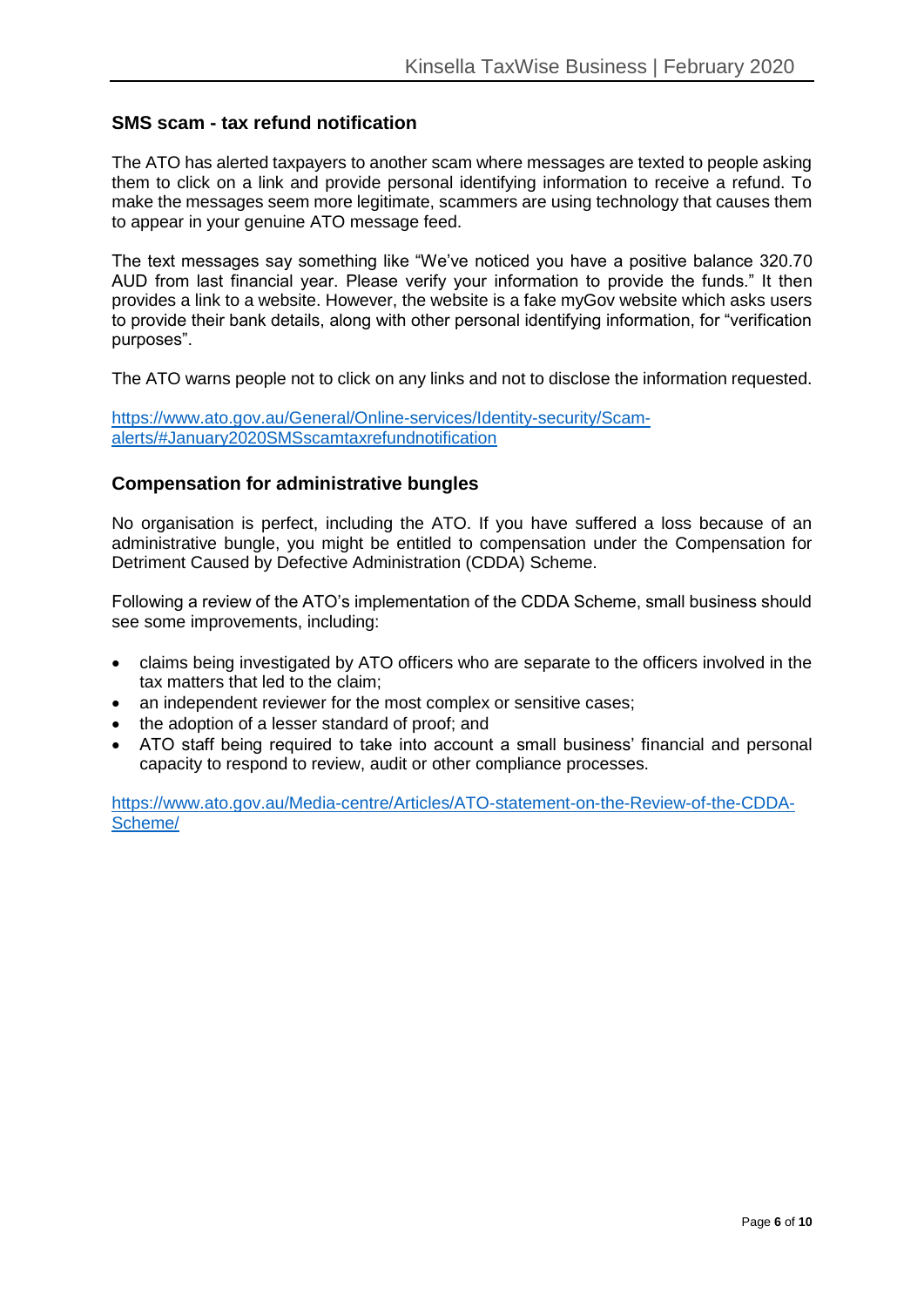

### **Small business CGT concessions**

The CGT concessions for small business are complicated. Two recent cases have not made them any easier to understand.

In the first case, a property used to store materials, tools and equipment for use in a building, bricklaying and paving business was not considered to be used in the course of carrying on that business. This was because storing materials did not have a "direct functional relevance" to the daily income-producing activities of the business.

As a result, the property was not an active asset and therefore the capital gain made on the sale of the property did not qualify for the CGT concessions.

In the second case, 3 shareholders sold their shares in a company (each owned one-third) to a single purchaser. The sale contract included a restrictive covenant whereby the 3 vendors agreed not to compete with the purchaser for 5 years (not uncommon when a business is sold).

One of the vendors argued that as the restrictive covenant did not come into existence until the sale contract was concluded, its value should be excluded in working out if he satisfied the maximum net asset value test (\$6 million). Under that test, only assets in existence just before the sale contract was concluded would be taken into account. If the value of the shares for the purposes of that test was the amount specified in the sale contract, the vendor would not satisfy the test and would not qualify for the CGT concessions.

The vendor was unsuccessful as the restrictive covenant impacted on the value of the shares. The purchaser would naturally want the covenant as the success of the business depended on the contribution of the 3 shareholders. The value of the shares was increased by the covenant. Without it, the sale price would have been less.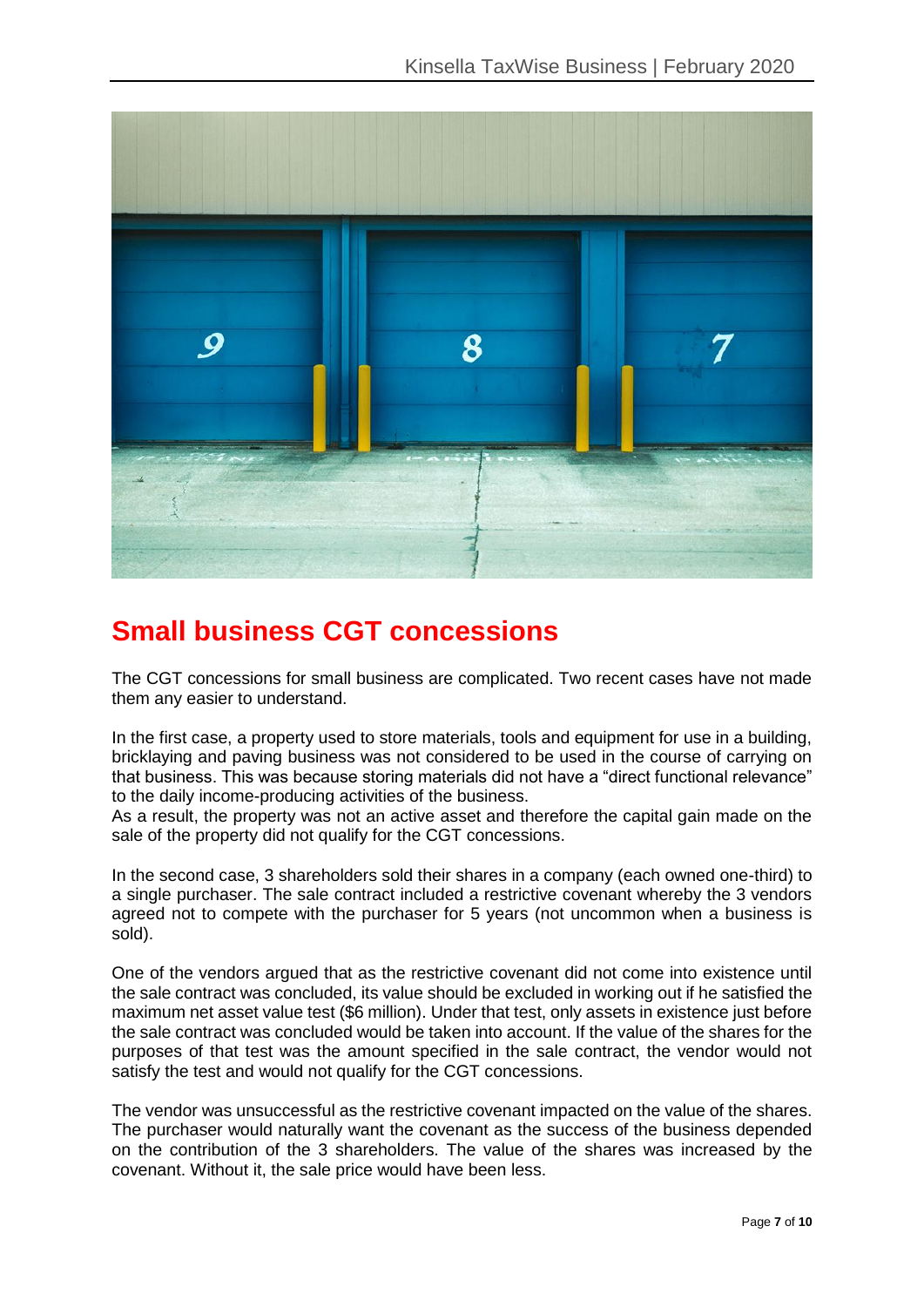**Tip!** If contemplating selling your business, talk to your tax agent. It is advisable to plan well in advance if you want to take advantage of the generous CGT small business concessions.



### **Super guarantee changes**

From 1 January this year, an employer can no longer use salary sacrificed contributions to satisfy their super quarantee obligations.

This measure was announced in July 2017 and was finally approved by Parliament in October last year.

The change also means that if an employer has a shortfall, any amounts sacrificed into superannuation that would have been salary or wages will be taken into account in calculating the amount of the shortfall.

*Tip!* Talk to your tax adviser if you are uncertain about the impact of these changes.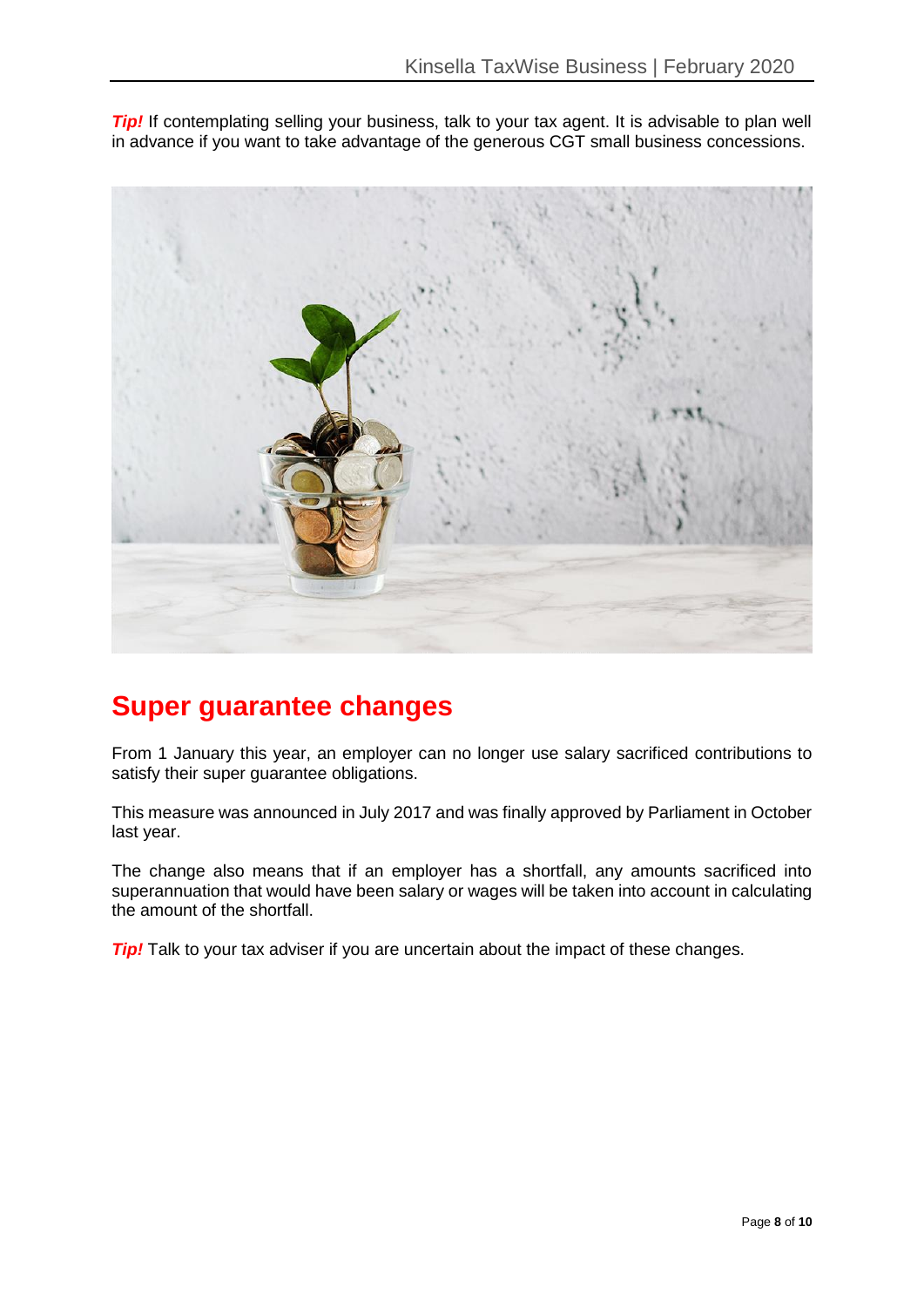

# **A faraway DIN for directors**

A new regime requiring company directors to have a unique identification number - a director identification number (DIN) - is on the way. The purpose of the DIN regime is to assist regulators and external administrators to investigate a director's involvement in what may be repeated unlawful activity including illegal phoenix activity.

Phoenixing occurs when the controllers of a company deliberately avoid paying liabilities by shutting down an indebted company and transferring its assets to another company. The Government estimates that the total cost of phoenixing to the Australian economy is between \$2.9 billion and \$5.1 billion annually.

The DIN will require all directors (but not "shadow directors") to confirm their identity and it will be a unique identifier for each person who consents to be a director. The person will keep that unique identifier permanently, even if they cease to be a director.

The new DIN regime won't commence until administrative arrangements supporting the new regime are in place. This will take up to 2 years (hence a faraway DIN). Persons who are existing directors when the new regime begins will be given time (yet to be determined) to apply for a DIN.